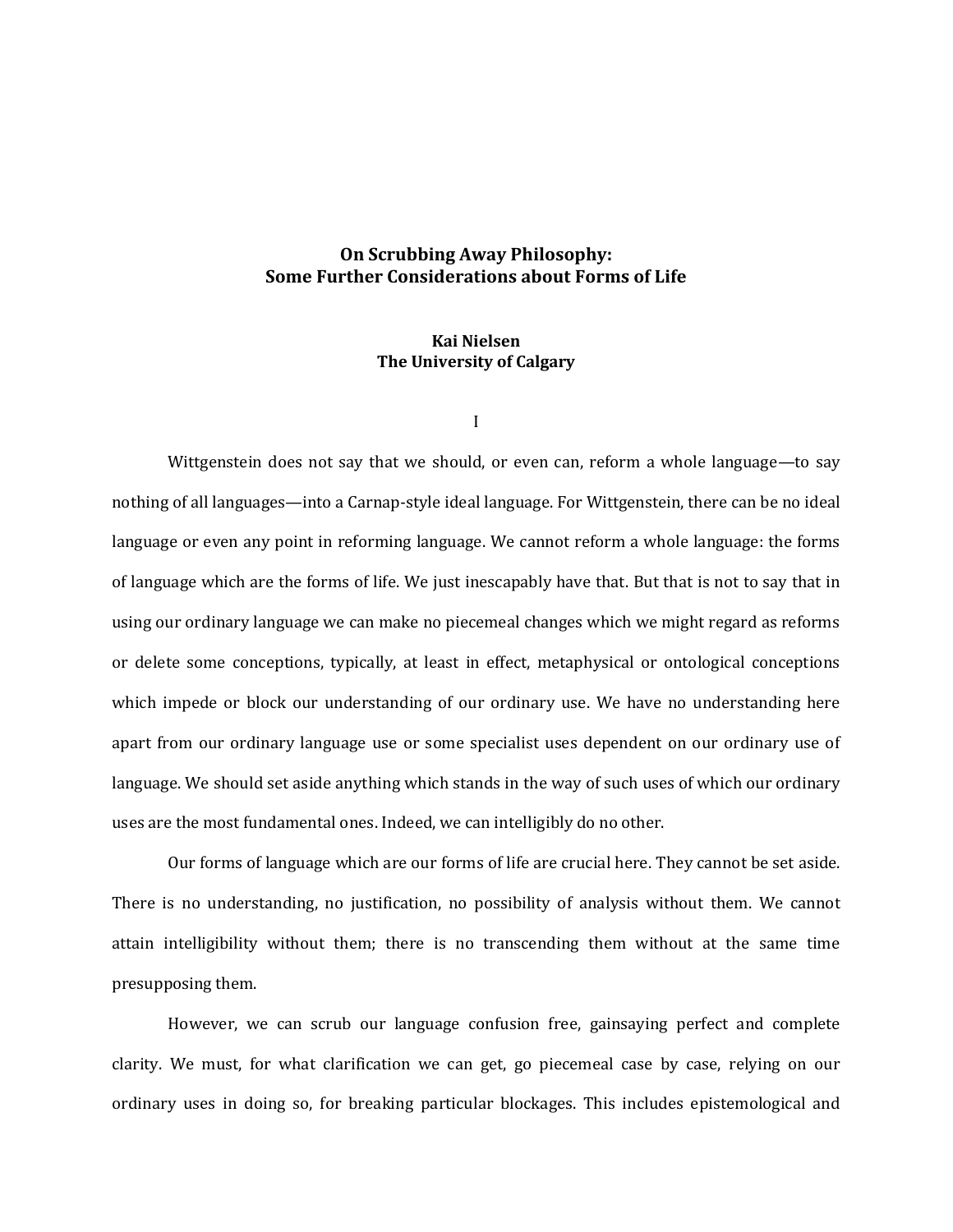metaphysical blockages which unnecessarily befuddle or puzzle us, often setting us into a stew concerning whether we properly understand how or even whether we can truly or falsely or even intelligibly assert them. Even the most straightforward uses of language such as, 'There is a tree in my backyard', 'I am sleepy', 'People die', 'The tide is coming in' will be thought problematic by philosophers. Some old philosophers, as Hobbes sarcastically remarked, have asserted that we cannot ever be sure that the cat is on the bed or that it is raining. G. E. Moore's assurances that sometimes, indeed many times, we know these things with certainty did not reassure them. Think of the English Hegelians. But things like this have been with us, we philosophers, in one form or another, repeatedly throughout the history of philosophy. Isn't it time that we stop such playing around and stop saying to those who go Moorean that they do not really understand what the skeptical or traditional philosopher is up to, neither the Bradleyian types nor Berkleyian types? There is nothing to understand. It's just disguised nonsense that needs to be seen as nonsense and to be set aside.

Still, that scrubbing is often gained by freeing us from the futile and indeed meaningless task of trying to conceptualize the unconceptual—something the romantics specialized in. An example of this, though not quite so obvious, is feeling the need, a need which cannot be met, to try to conceptualize something that supposedly was the very nature of the world—its essence—and that this was necessary to gain complete clarity. Language does not function that way and cannot be made to. We have no idea of what it would be like for that to be so or how to go about seeking these things. We do not understand what it is to gain complete clarity. That is like something to be timeless time. By failing to understand how our language functions we trick ourselves into gibberish.

Consider, for example, some sentences where someone who utters them is in effect trying to do philosophy. Consider, that is, some sentences that are taken to be crucial and essential to what I have been saying when I speak of someone having integrity. If that were so, some would think it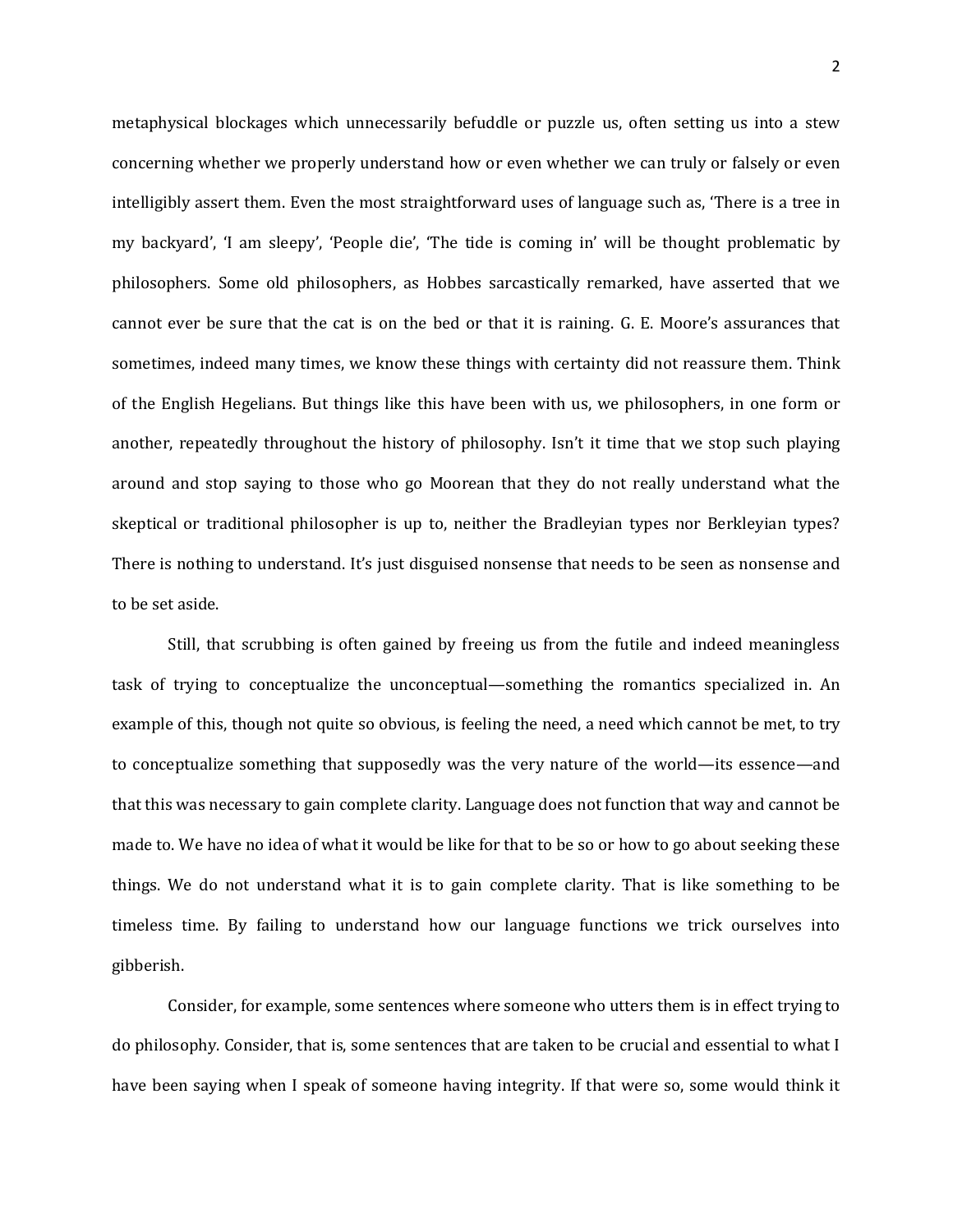would reveal the essence, the very nature, of having integrity and that is to have the property or set of properties denoted connoted by the word 'integrity' that are common to and distinctive only of integrity. That property or set of properties connoted by 'integrity' is the essence of integrity. But there is no essence of integrity or of anything else. We should scrub such talk away. When we try to engage in essence-talk of integrity or anything else we get thinly veiled nonsense taking itself to be expository and explicatory. We have something up for dissolution by Wittgensteinian conceptual therapy. That something which with conceptual labor and luck can be dissolved as actual nonsense freeing us there at least from the thrall of philosophy. We will see it is nonsense, but this does not show us that philosophy is nonsense in its entirety, though Wittgenstein rather bitterly think it is. This disguised nonsense is caused by our failure to understand our language-use. We have to scrub out a string of words that do no work in our language or indeed in any language. They do not amount to a proposition or propositions. We do not understand what we are saying when we so talk. We cannot determine whether 'integrity' has a denotation or has a connotation. We cannot determine when, if ever, we have a set of properties which a proper use of 'integrity' has such that we can say that it is integrity's essence. This is and can be true of a lot of words, including crucial descriptive words or words expressing concepts if you will. There are words that are descriptive (which include having what Hilary Putnam calls thick descriptive content) or that have other cognitive content of which we cannot say that they have a denotation or even a connotation. These are words, expressions of conceptions if you will, which have neither a denotation or a connotation. 'Integrity', 'cruelty', 'nakedness', 'sadness', 'stringency', 'freshness', 'tenacity', 'tall', 'rotten', 'rebellious', 'taciturn', 'straight', 'racist' and 'sexist' come randomly but usefully to mind.

If we say all words must have both a denotation and connotation, or at least a connotation, our language would be, to put it mildly, very impoverished. 'Triangle', 'H2O', 'Vitamin A', and words of chemistry and physics are words that perhaps have both a connotation and denotation. Perhaps they could be called 'essence words'? Some words only have a connotation and *perhaps* some only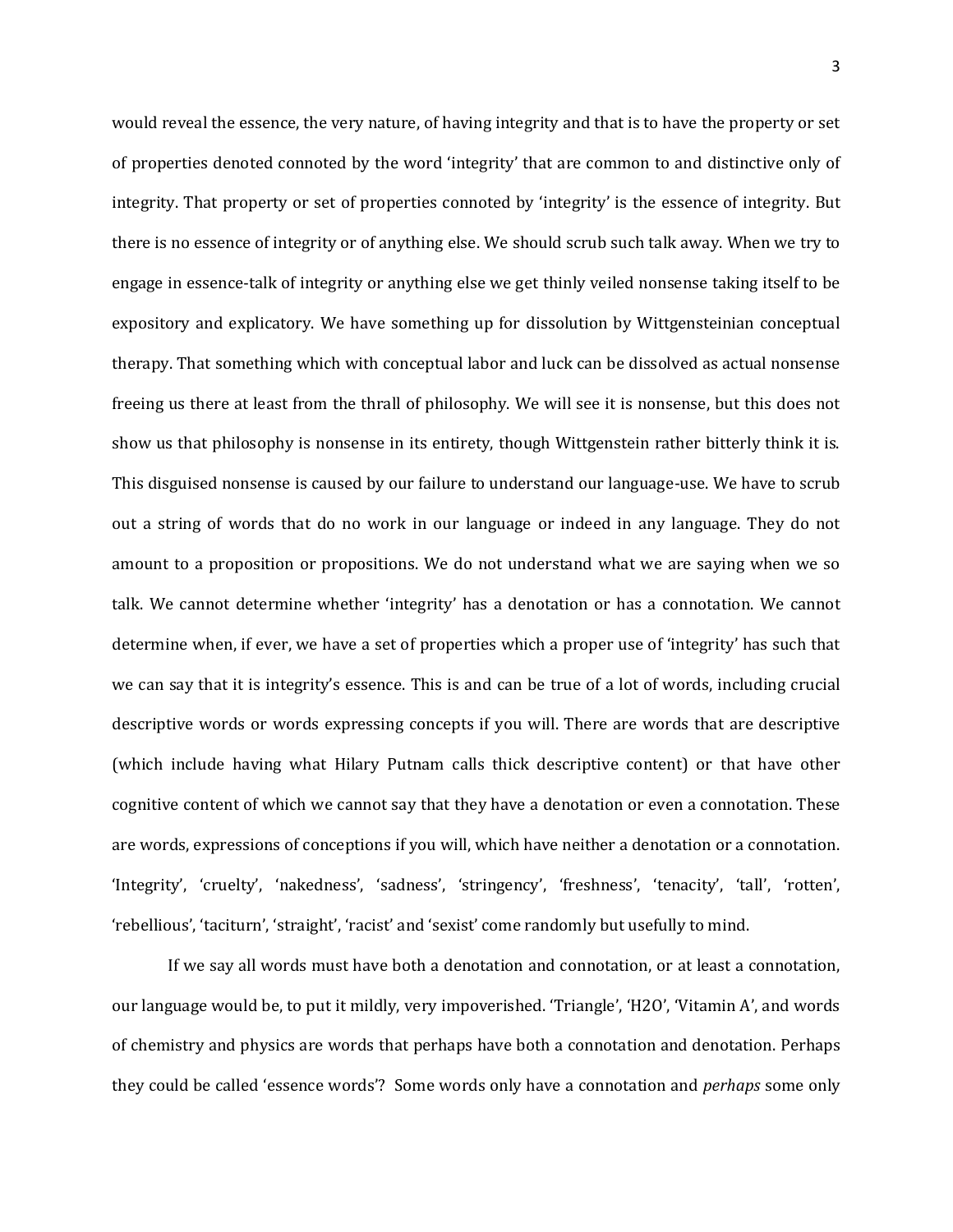a denotation. 'Athlete', 'sailboat', 'tall person', 'drunk' have a denotation but they also have a sense, i.e., a use. But it is unlikely they have a connotation. But great swaths of important words— 'if', 'then', 'not', 'nor'—have neither a connotation nor a denotation. But all these different uses are crucial for there being any natural language. Most words are not alleged or putative essence words like 'triangle' or 'salt' or 'H2O'. Even when we in specifying what a word means try to rely on properties which we take to be common and distinctive of all the things characteristic of what the word in question signifies or a concept signifies (if you want to be cross-lingual), we at best seldom succeed. If you say 'animal' or 'vegetable' or 'dog' or '*homo sapiens'* you may need to rely on properties with a very open texture. Talk of essences, where we talk of them at all, is often very indeterminate as is talk of connotation. To see philosophy or any cognitive activity as a search for essences is, to put it mildly, very problematic. We have no way to determine for many words, plainly intelligible words, what it would be like to ascertain the alleged essence of what they signify, and never for philosophically significant words. It is impossible to ascertain what property or set of properties are signified in common by all uses of a word and by only that word or its equivalents in all languages. That is, to determine what property or properties are common and distinctive of them. For many of them, indeed for most if not all of them, there is no such thing to be determined or ascertained. Yet 'not', 'and', 'or', 'nor', 'if', 'then' have plain uses as well as, though differently, do 'integrity', 'intriguing', 'boring', and 'untestable'. But none of these words denote and they, as far as we can ascertain, do not signify essences. Indeed, we have no understanding of what it would be like for them to do so. We are up for error, if not for nonsense, if we try to claim either that all meaningful words must stand for something or that all meaningful words must have connotations or even that all meaningful words must have either *or* both connotations and denotations. This is at best false. And attention to our use of language shows it. We feel the force of Wittgenstein, Ryle, and Austin (as different as they are in some respects) here.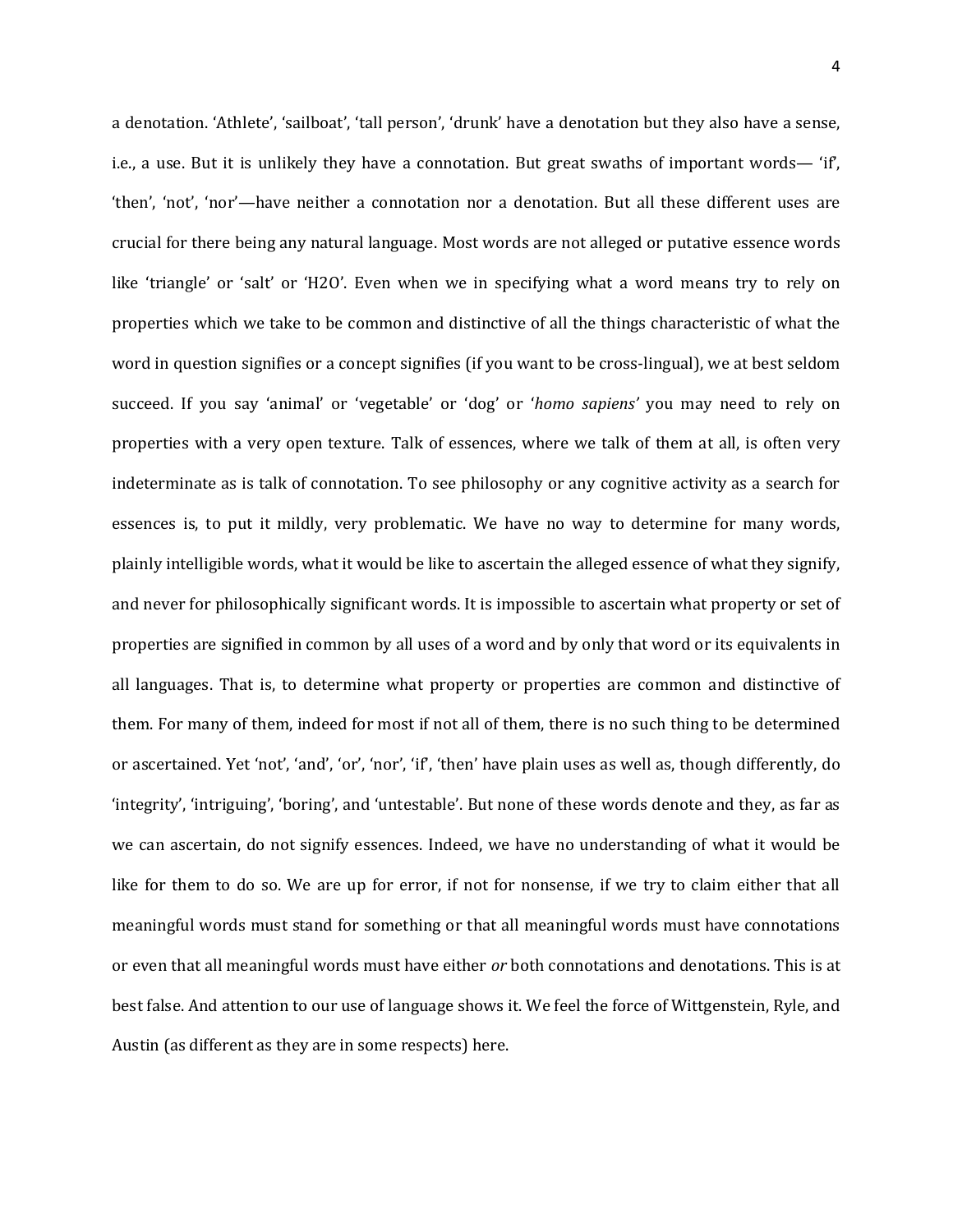Yet, from Plato to Leibnitz to Kant to C. I. Lewis, most philosophers have thought that the very use of language requires, and crucially, essences. Philosophers, they thought, must assume them and with that metaphysics. Something, they believe, we know not what.

II

So I have argued that there is no ideal language floating fully free from ordinary language some natural language on which any ideal language (some specialized artificial language, logical, philosophical, scientific, literary, legal or a secret code) sometimes in some complex way is dependent. These various ideal languages are all parasitic on—dependent on—some natural language or languages.

With ordinary language, when viewed holistically, we will recognize we have forms of language which are our forms of life. There is no intelligible way of having some non-linguistic human understanding outside of them or independently of them. There is, for *human beings*, no utterly non-linguistic understanding beyond some very primitive initial understandings, if that is what they are, that infants have that enable them to recognize the need for both milk and food, though, of course, they do not and cannot conceptualize them in such a way. These are very primitive understandings, if that is what they are, namely to suck or take in water. That is in some primitive sense to 'recognize' the need for milk or water or food or perhaps even for some covering and the like. Infants exhibit such things in their behaviors without yet having speech, even the rudiments of having a language.

Some monkeys—several species—have this 'understanding' very much more developed without having a language. They engage in very complicated behavior without having a language. It is behavior that, as I shall illustrate, is very natural to call the social behavior of a cultural being.

There are several species of monkeys that have forms of life but are without a language, unless you want to call purely phatic communication having a language. Phatic communication is a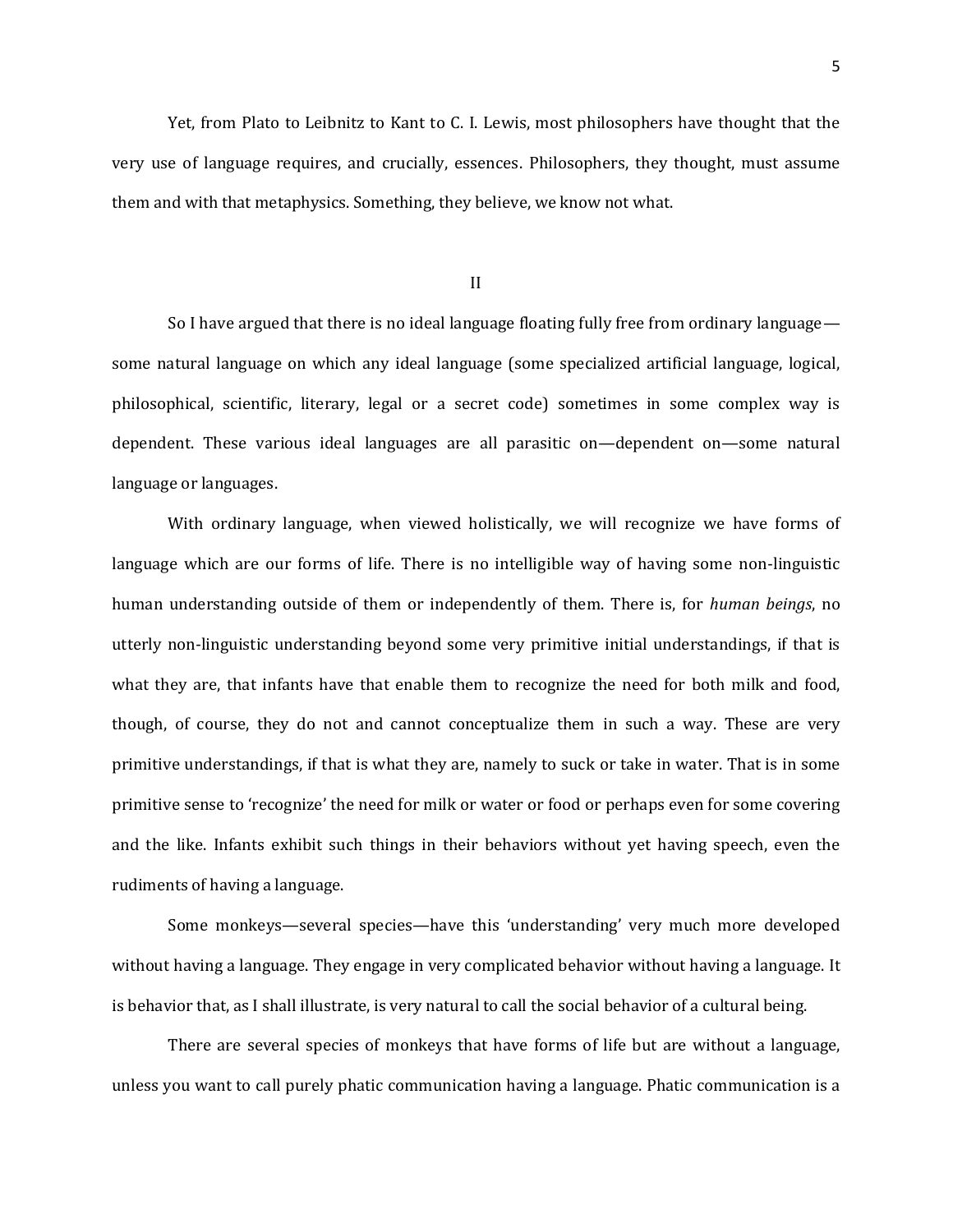form of communication but so is grunting, screeching, screaming, howling in pain, or murmurings of pleasure in relaxing, as a cat may purr at being rubbed. But even when a scream or a screech by a guard monkey is used to warn a group of an impending danger, though it communicates, it is not a form of speech even though it is a socialized part of these monkeys' form of life. It is not like a rattlesnake's rattle. Some of the designated monkeys are selected to guard. So there can for monkeys be forms of life that are not forms of language. But that is not so for humans. Thumbing your nose or frowning is not linguistic either, but only becomes so as part of a form of life which is. And this is made so by language-users of a certain form of life.

Some species of monkeys are in certain respects very humanlike. They protect one another, caress one another, kiss one another, fight in ways between distinct groups of monkeys that would be natural to call a war. They have something like bonds between socially determined different groups of the same species of monkeys. These different, socially determined groups (what else could they be since they are of the same species?) bond themselves together apart from the other groups and sometimes antagonistically. These groups sometimes fight each other over territory so it is also natural to call such activities territorial wars over territorial claims and counterclaims. (Do animals, other than human animals, have to speak to make claims? Perhaps if you insist on being very literal. But isn't that a bit pedantic?) The monkeys mentioned also make something that it is again not unnatural to call making peace. (It is also pedantic and arbitrarily so to say they cannot since they cannot sit down around a table and write and sign a peace treaty or talk of matters into an argument, conditional or unconditional. So they can't make peace or resume war.) In doing what I have called 'making peace', they return to their own group care after the cessation of the conflict.

They also with their particular group's social structures have hierarchies with determinate roles for members of their group with their different hierarchies. They have social structures with determinate roles for members of the different hierarchies. They show affection and bereavement, teach their young, and learn reasonably complicated tasks including an adept handling of what it is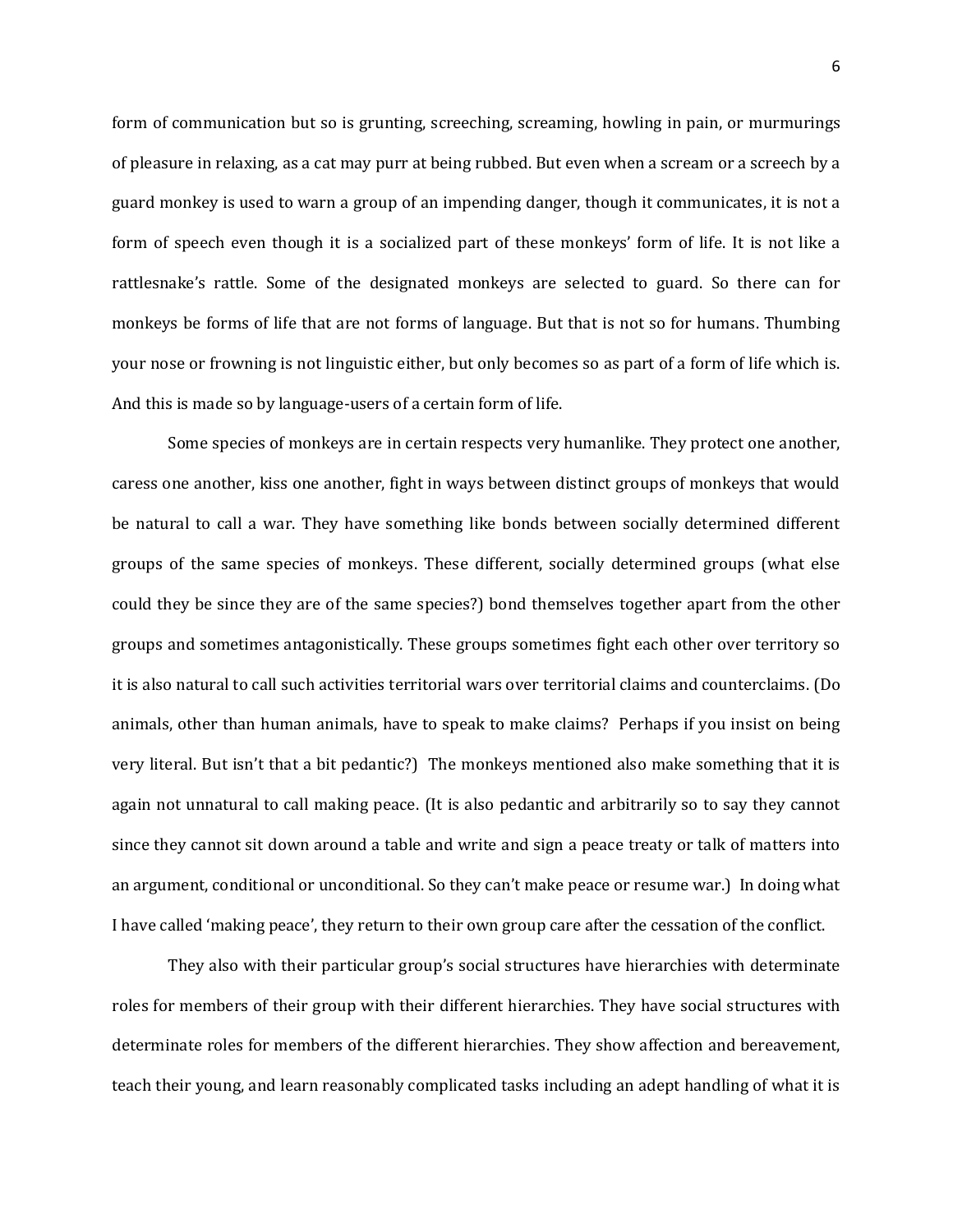natural to call tools such as special rocks for cracking hard nuts. They throw rocks to scare away predators and extract in complicated ways syrup from trees. They show concern for their young and even for their aged. The difference between the human and non-human shrinks.

Such behavior surely looks like having a form of life. When we watch monkeys or chimps so behave we see that in important ways they are very much like us. There is, of course, room and occasion for anthropomorphic projection here, but it is very difficult to believe that it all, or even most of it, is. They lack a language other than phatic noises (even if you want to call it a language) warning of dangers such as intruders, e.g., tigers, crocodiles, members of the same species on the warpath against them.

They have what people who have studied them have appropriately called a community, indeed a culture with a division of labor and established mores. It is natural to speak here of a form of life though unlike human forms of life it is not also a form of language for they have no language. They make certain noises that serve very simple and limited functions: screams if they are burned or struck or sometimes if they want something; noises that are made by monkeys or chimps that are cries of warning or noises of sexual attraction, affection, or irritation. They are very different from human speech but we can see, however indirectly, that they are our ancestors.

For humans, to have a form of life is also and inseparably different from having a form of language. Other animals do not have that. That is distinctive only of the human animal except for infants and some few people utterly deprived of the possibility of language from their beginning or near beginning by something physically inescapable. There can no forms of life that are not forms of language for humans. This is not so for other animals, but the animal kingdom evolves.

Given the behavior of these monkeys and chimps, there is good reason not to say they have no form of life. Indeed, there is good reason to say they do. But the same thing is not true for human beings. If Wittgenstein would deny this, he is being arbitrary. He should say that in *some* ways these animals have forms of life that are in *some* ways similar to ours. It is not the same as a human form